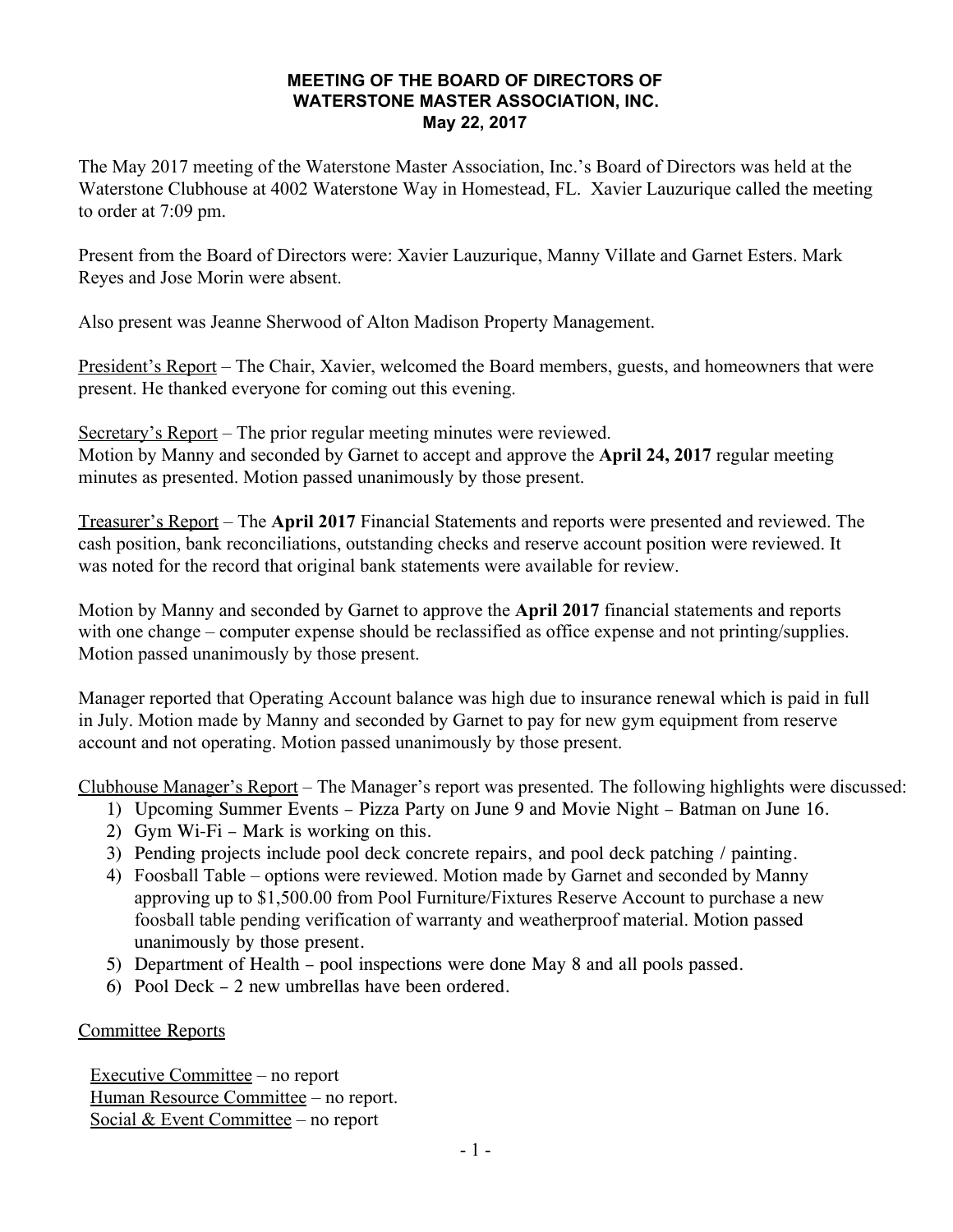### Unfinished Business:

Concrete Monument Signs were discussed. Revised proposal from Swank General Contractors Inc. does not include lighting behind lettering although this was requested from the beginning of the project. Board requested revised proposals including lighting behind lettering from both Swank General Contractors Inc. and Hurricane Design & Construction Inc. to be reviewed at the June meeting.

Front desk area – this project is on hold.

2016 Accountant's Review Report – tax return is in process.

Website – master meeting minutes will be added to website; in process.

Clubhouse door push-bars – David's Lock and Key completed this job.

Pool Security – Summer – proposal from Elite Investigation was reviewed. Manny volunteered to obtain an additional proposal. Motion made by Manny and seconded by Garnet approving up to \$3,050.00 for summer security for 10 weeks. Motion passed unanimously by those present.

Pool deck tree trimming and landscaping refurbishment – approved proposals are in process. Pending additional proposal for landscape refurbishment in front of clubhouse (replacing Fountain Grass).

#### New Business:

HPD – May 3 Incident / Lockdown was discussed and email from the CDD was reviewed. Motion made by Manny and seconded by Garnet to send a letter of gratitude to HPD. Garnet mentioned that Brad had already drafter a letter from Portofino Lakes and we should use that. Motion passed unanimously by those present.

Board Member Credit Card Use – Xavier and Manny both spoke and Manny explained that he used his credit card in order to get the gym equipment dealer to lower their price to the amount approved at the April meeting. Since Mark requested this item be placed on the agenda it will remain until he is present.

Clubhouse Policies – this was tabled as Mark was not present.

Clubhouse television and speakers – pending proposals.

New Signature Card – board members present completed new signature card.

A motion was made by Manny and seconded by Garnet that the **next meeting of the Board of Directors would be held on Monday, June 26, 2017 at 7:00 PM at the Waterstone Grand Clubhouse on 4002 Waterstone Way** unless otherwise re-scheduled and posted**.** Motion passed unanimously by those present. Notice needs to be posted accordingly at the Community Bulletin Board.